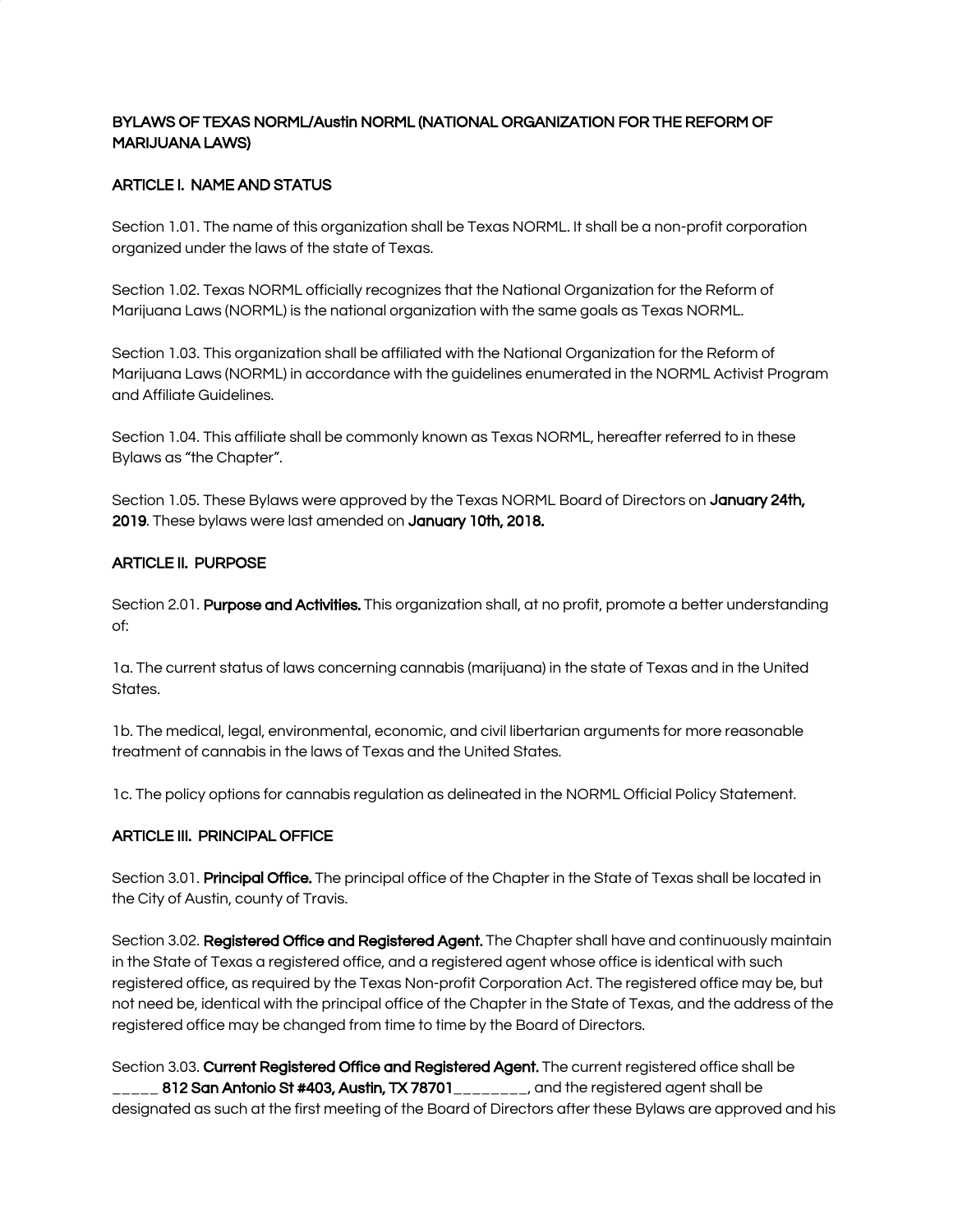or her name printed in this space: **Jamie Spencer** Either the registered office or the registered agent may be changed by a simple majority of the voting members of the Board of Directors. Such change will be recorded in the Bylaws, but shall not be considered an amendment to these Bylaws.

## ARTICLE IV. MEMBERSHIP

Section 4.01. Members. The membership of Texas NORML shall be persons who have paid for the current calendar year the membership fee established by the Board of Directors or has completed volunteer work approved by the Board of Directors for their current calendar year membership. (see policy 006) Any person who has not paid the membership fee for the current calendar year, or has not completed the current calendar year volunteer work approved by the Board of Directors shall cease to be a member of Texas NORML, regardless of whether or not he or she has paid membership fees or volunteered in prior years.

Section4.02. Purpose. The purpose of membership is to further the aims and goals of Texas NORML.

Section 4.03. Membership. The Texas NORML Board of Directors has the authority to approve members or remove members for any cause which the majority deems appropriate.

# ARTICLE V. BOARD OF DIRECTORS

Section 5.01 Authority. The property, affairs, business, and activities of Texas NORML shall be managed by the Board of Directors, which is responsible for the overall policy, control, and administration of the Chapter.

Section 5.02. Number. The Directors of the chapter shall be the Executive Director, Secretary, Treasurer and such other Directors as the Board may establish. The minimum total number of Directors will be five. Persons elected by the Board to Director positions will serve a six (6) month nonvoting probationary period after which the Board will vote to affirm the person in the position with full voting rights. If the person is not affirmed by a majority of the Board a new person will be selected for the position.

## Section 5.03. Directors.

3a. Executive Director. The Executive Director acts as primary spokesperson for the organization. The Executive Director presides at all meetings. The Executive Director promotes an effective liaison with other organizations, politicians, the media, the public, and the national office of NORML. The Executive Director shall have general supervision over the business and activities of the Chapter and over the Directors and Officers who shall report to him or her, subject however, to the control of the Board of Directors to whom he or she is responsible for the affairs of the Chapter.

3b. Secretary. Takes minutes of meetings and publishes the minutes after each meeting. Publishes the agenda for each meeting. Maintains and updates the current terms of the Directors and Officers.

3c. Treasurer. Maintains accurate financial records including accounting, banking, budget tracking, and disbursement of funds. Accounting should include expense and income reports by category on a monthly, quarterly, and yearly basis as needed. Maintain tax records. All funds are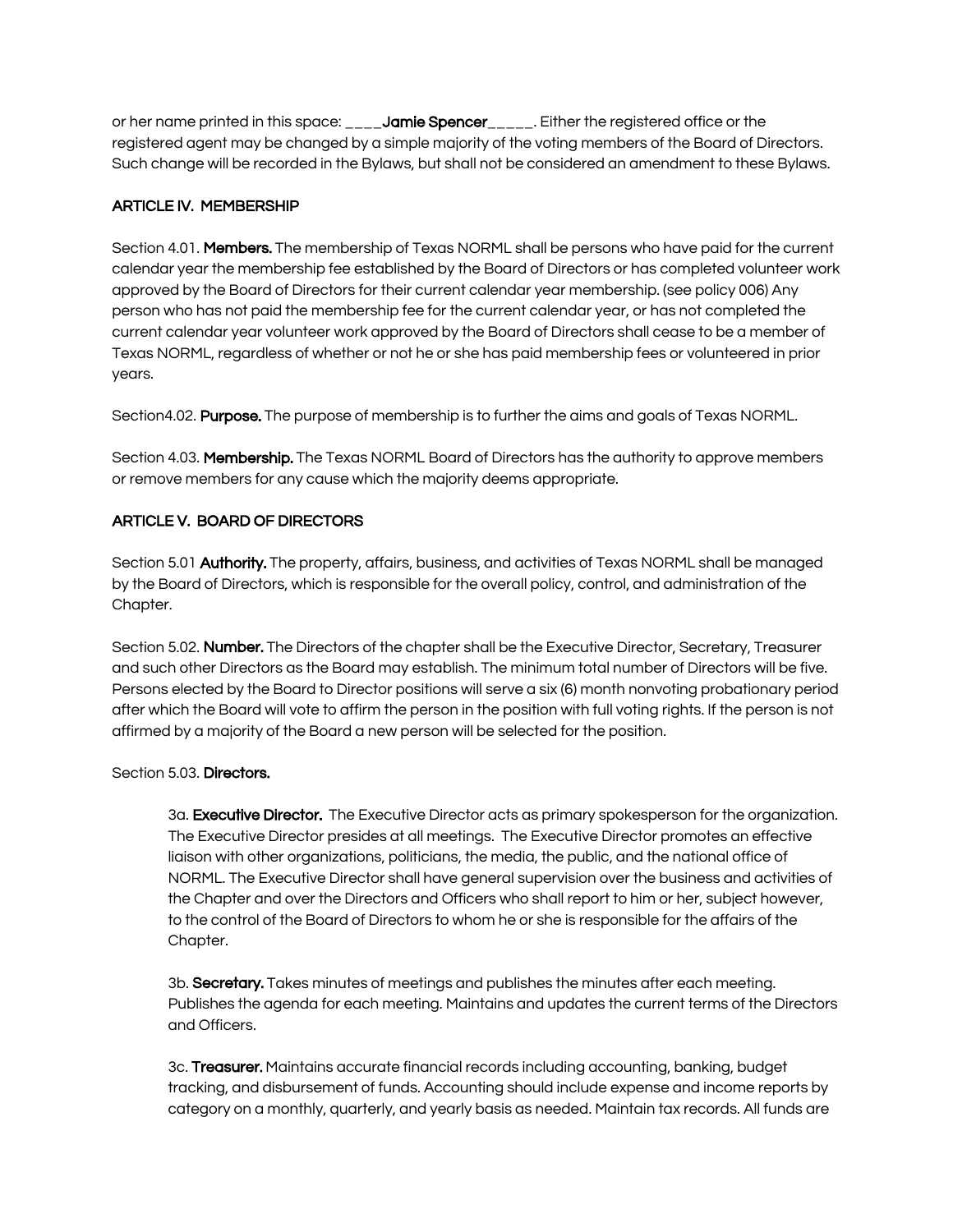to be deposited and handled through a checking account at a reputable financial institution under the name of the Chapter and maintained by the Treasurer.

3d. Directors. Responsible for the operations and events of Texas NORML as directed by the Executive Director and Board of Directors.

Section 5.04. Election and Term of Office. The Directors shall be elected by the members of the Board of the Chapter. The term of the office of each Director shall be three (3) years. There shall be no term limits.

Section 5.05. Vacancies. A vacancy existing by reason of the resignation, death, incapacity, or removal of a Director before the expiration of his or her term shall be filled by designation of the Board of Directors.

Section 5.06. Resignation. A Director may resign at any time by giving written notice of resignation to the Executive Director or Secretary. Any resignation shall take effect at the time received, unless another time is specified in such notice.

Section 5.07. **Compensation.** The Board of Directors may by resolution provide for compensation of Directors at a per diem rate, for services as such, including any activities related to conducting the business and activities of the chapter.

Section 5.08. Removal for Failure to Attend. If a Board member fails to attend three (3) consecutive Board meetings, the Board may by majority vote of the voting members remove him or her and declare the seat vacant.

Section 5.09. Removal Generally. At a duly called and constituted meeting of the Texas NORML Board of Directors a majority of those Directors present can remove any member of the Board of Directors for any cause which the majority deems appropriate.

## ARTICLE VI. MEETINGS OF THE BOARD OF DIRECTORS

Section 6.01. Place of Meetings. The Board of Directors may hold its meetings at such places as the Board shall from time to time determine. Location must be teleconference capable.

Section 6.02. Frequency. The Board of Directors shall meet once each month to conduct the business of the Chapter.

Section 6.03. Special Meetings. Special meetings of the Board of Directors shall be held whenever called by the Executive Director or by a majority of the Directors. A special meeting is a separate meeting held at a time different from the regular meetings.

Section 6.04. Notice of Meeting. Notice of each meeting of the Board of Directors shall be given on or before the fourteenth (14) day before the meeting in person, by letter, or by electronic communication to each Director, except that notice of a Special Meeting may be given in the same manner on or before the seventh (7) day before the meeting.

Section 6.05. Meeting Notice/Bylaw Amendment Notice. All notices of meetings must include a proposed agenda indicating any proposed Bylaw changes and reports. No amendments may be made to the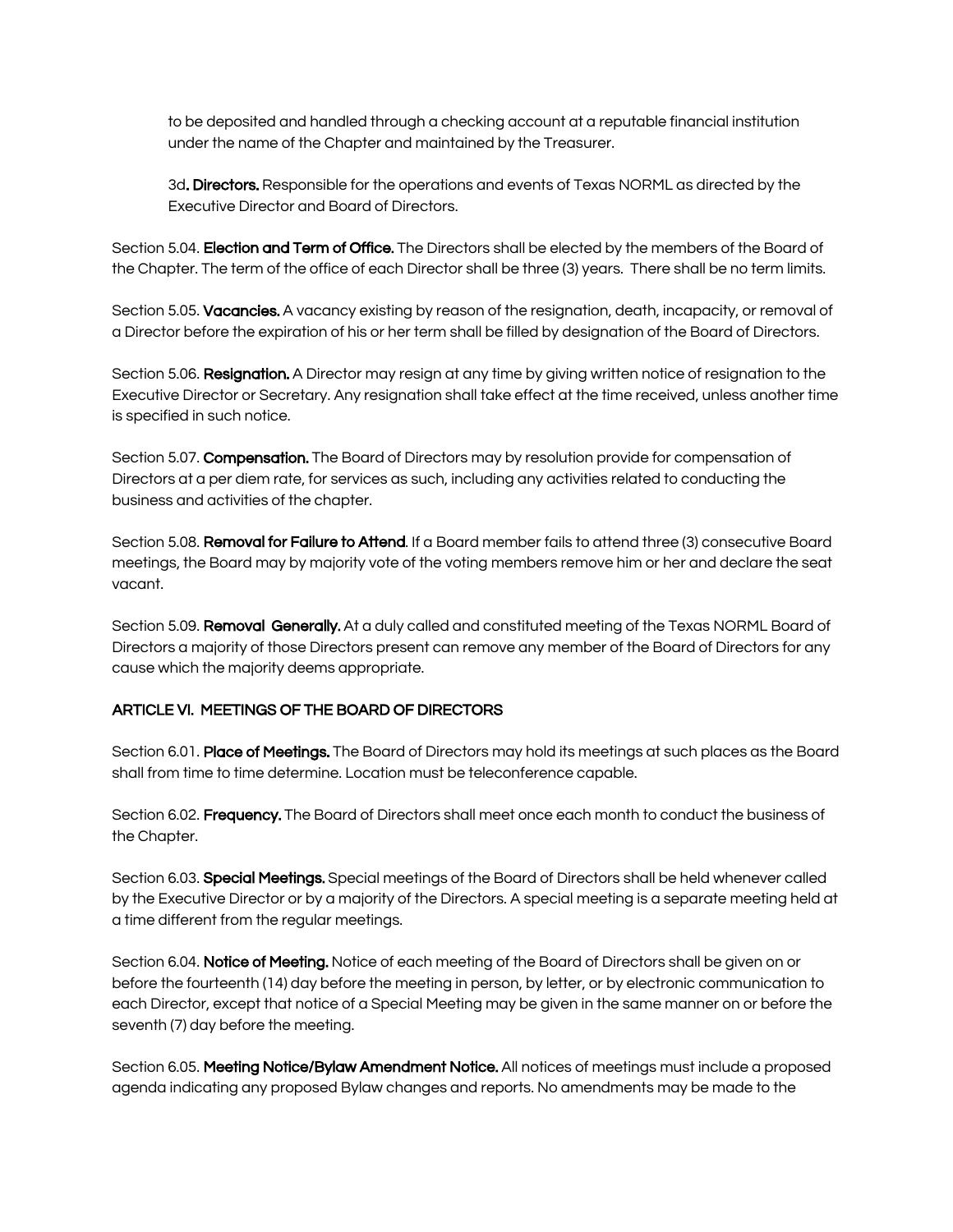Bylaws unless proposed in writing at the previous Board meeting or provided in writing to members of the Board at least fourteen (14) days before the meeting at which the vote on the amendment is to be taken.

Section 6.06. Quorum. At any meeting, the presence of a majority of the voting members of the Board, disregarding any unfilled vacancies which may then exist, shall constitute a quorum for the transaction of business.

Section 6.07. Voting. The acts of a simple majority of the Directors holding office at the time, and present at or otherwise participating in a meeting at which a quorum is present, shall be the acts of the Board of Directors.

Section 6.08 Electronic Ballot - In special situations, the board may choose to use an electronic ballot that must provide date, time stamp and name when the vote is logged.

Section 6.09 Tele-Conference - If a Director is unable to be physically present but would like to participate in the meeting, they may do so by teleconferencing in to the meeting. Tele-conference is defined as any means of communication by which all directors participating may simultaneously hear each other during the meeting. Teleconferencers will count towards quorum. A Director must attend at least one meeting in person each quarter.

#### ARTICLE VII. OFFICERS

Section 7.01. Officer Positions. The Board of Directors may appoint Officers to the Board to fill such positions as the Board may establish.

Section 7.02. Voting. Officer positions will be nonvoting members of the Board. Officers function in an advisory capacity at the Board meetings.

Section 7.03. Election and Term of Office. The Officers will be elected by the members of the Board of the Chapter. The term of each Officer shall be two (2) years.

Section 7.04. Removal. At a duly called and constituted meeting of the Texas NORML Board of Directors a majority of those Directors present can remove any Officer for any cause which the majority deems appropriate.

#### ARTICLE VIII. AMENDMENT OF BYLAWS

Section 8.01. **Amendments.** The Bylaws may be amended by the Board of Directors of the Chapter at a duly called meeting or by action in writing, by a simple majority of those present and voting, subject to the requirements of Article VI, Section 6.

Section 8.02. **Effective Date.** Amendments take effect at the time of the vote to amend the Bylaws.

Section 8.03. Updated Bylaws. The Secretary shall make the approved amendments and publish an updated copy of the Bylaws with the following notation: "These Bylaws were last amended on \_\_\_\_\_\_\_\_\_\_\_\_\_\_\_\_\_\_\_\_\_\_\_\_\_\_\_\_\_\_\_\_\_\_\_\_\_\_\_\_\_\_\_\_\_\_ (date and year)."